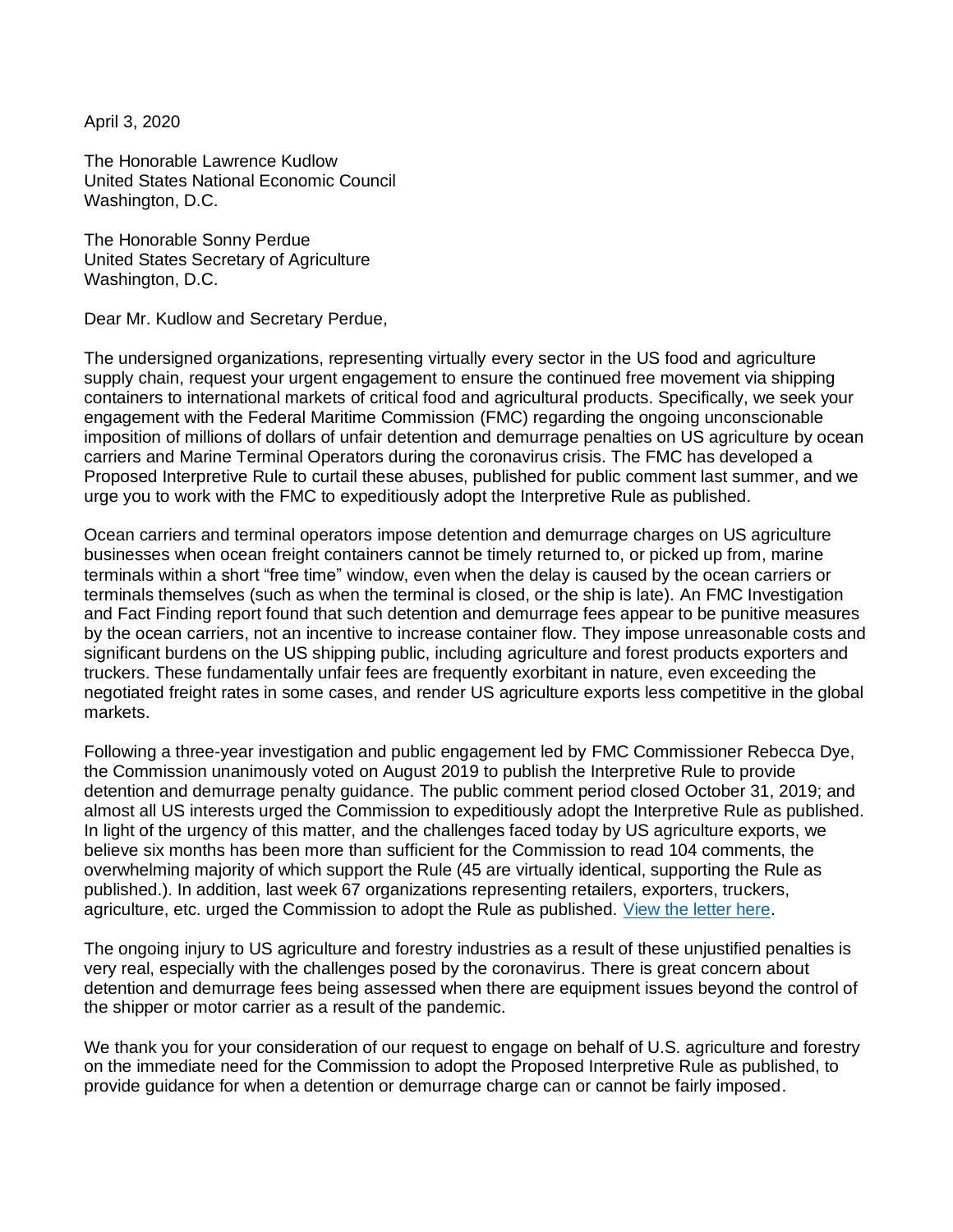## Sincerely,

- 1. Agriculture Transportation Coalition
- 2. Agricultural Retailers Association
- 3. Amcot America's Cotton Marketing Cooperatives
- 4. American Chemistry Council
- 5. American Cotton Producers
- 6. American Cotton Shippers Association
- 7. American Farm Bureau Federation
- 8. American Feed Industry Association
- 9. American Frozen Food Institute
- 10. American Pulse Association Peas, Dried Beans & Lentils
- 11. American Seed Trade Association
- 12. American Soybean Association
- 13. American Trucking Association
- 14. Association of Bi State Motor Carriers
- 15. Association of Food Industries
- 16. Beer Institute
- 17. Consumer Brands Association
- 18. Corn Refiners Association
- 19. Cotton Growers Warehouse Association
- 20. Cotton Warehouse Association of America
- 21. Cottonseed and Feed Association
- 22. CropLife America
- 23. Distilled Spirits Council of the United States, Inc.
- 24. Harbor Trucking Association
- 25. Idaho Potato Commission
- 26. Institute of Shortening and Edible Oils
- 27. International Dairy Foods Association
- 28. Leather and Hide Council of America
- 29. Meat Import Council of America
- 30. National Aquaculture Association
- 31. National Association of Egg Farmers
- 32. National Association of Wheat Growers
- 33. National Cattlemen's Beef Association
- 34. National Chicken Council
- 35. National Corn Growers Association
- 36. National Cotton Council
- 37. National Cotton Ginners Association
- 38. National Cottonseed Products Association
- 39. National Council of Farmer Cooperatives
- 40. National Federation of Independent Business
- 41. National Fisheries Institute
- 42. National Grain and Feed Association
- 43. National Hay Association
- 44. National Milk Producers Federation
- 45. National Oilseed Processors Association
- 46. National Onion Association
- 47. National Pork Producers Council
- 48. National Sorghum Producers